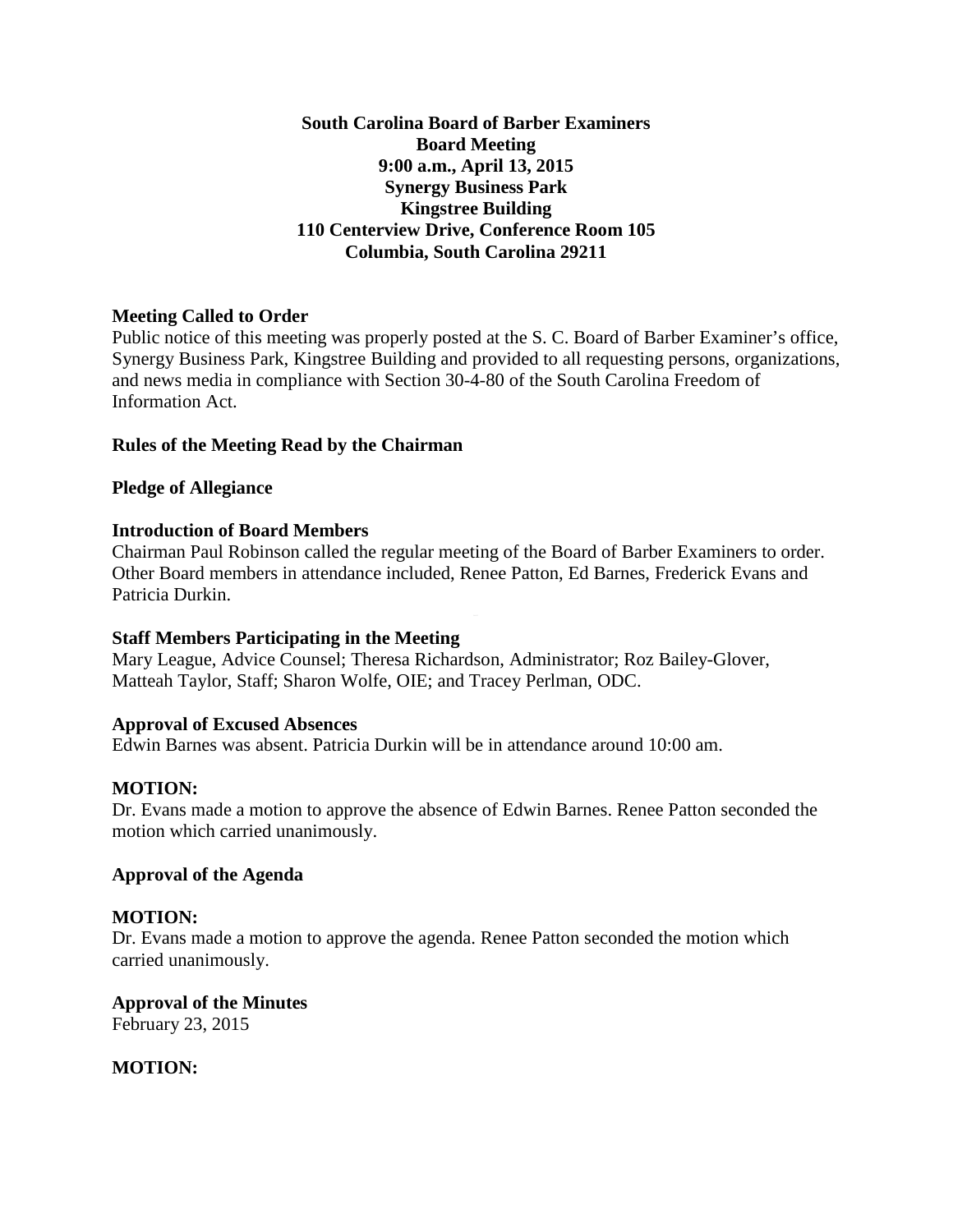Renee Patton made a motion to approve the minutes from February 23, 2015. Dr. Evans seconded the motion which carried unanimously.

## **Chairman's Remarks – Paul Robinson**

Mr. Robinson acknowledged the retirement of Glinda Leggett. She was a long time employee of LLR and the Barber Board.

## **Administrator Remarks – Theresa Richardson, Administrator**

# **OIE Report – Sharon Wolfe**

The OIE case report is from January 1, 2015 through April 3, 2015. There were a total of 3 do not open cases and there were no pending Board actions. There were 4 alleged issues, 2 were allowing unlicensed persons to practice, 1 case was unclassified, and 1 was unlicensed practice. There were a total of 18 case statuses, to include 17 closed cases and 1 do not open case. For alleged issues there were a total of 8 cases to include 2 cases for allowing unlicensed persons to practice, 1 case for failure to maintain or providing records of hours, and 5 cases were not classified.

## **ODC Report – Tracey Perlman**

As of April 6, 2015 there were 13 open cases, 6 pending action cases, 4 pending hearings, 3 pending final order cases, and as of January 27, 2015, 1 case was closed.

## **Inspection Report – Robbie Boland**

As of March 2015 there were 77 shops attempted to be inspected, 17 of those shops were not opened for business at the time of inspection, and 60 shops were actually inspected. In February 2015 there were 56 shops attempted for inspection, 21 of those shops were not opened for business at the time of inspection, and 35 shops were actually inspected. There were a total of 204 shops to be inspected for the year 2015; 57 of those shops were not opened at the time of the inspection, and 147 of those shops were physically inspected. There were a total of 1,480 active shops through the month of March 2015.

# **Budget –**

Ms. Richardson explained the Barber Board just started their renewals. The deficit should be making a turn towards the black. The new barber renewal fees are in affect.

As far as the Bill that is before the Senate, Senator Alexander gave a favorable response to the bill.

At the last board meeting it was asked for an examination review committee to be formed. The individuals that were nominated to assist with this committee have accepted and the confidential form from NIC is waiting to be received. Once the confidential forms are received they will be sent to all of the members and information is needed from each member for release to review the examinations. The hair braider examination will be included in this review as well as the barber assistant examination.

In reviewing the statutes the barber apprentice section for renewal would need to be reviewed by the Board. In the past the apprentice licenses were good only for one year and a question of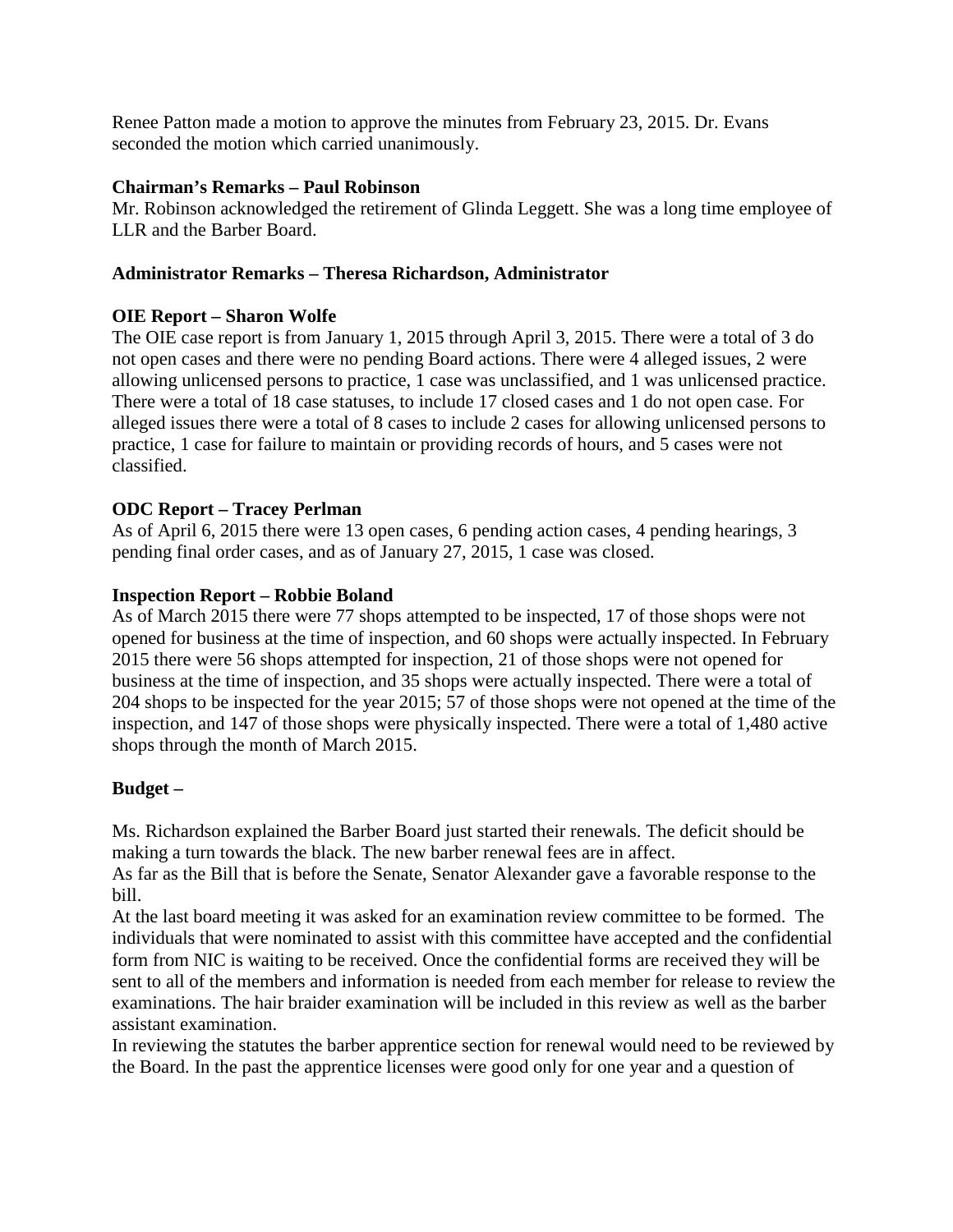renewing the apprentice license has come up. This status has never been renewed before and the Board stance is needed on this situation.

### **Old Business**

There was no old business to be discussed.

## **New Business**

## **Review for Consideration of the Third Student Permit**

### *Juanita Livingston*

Juanita Livingston appeared before the Board seeking approval of a third student permit. Discussion included but was not limited to explanation pertaining to the issuance of the third student permit. As of May 2014 the records indicate Ms. Living has completed over 1000 hours. Ms. Livingston will attend barbering school part-time.

## **MOTION:**

Dr. Evans made a motion to grant the third student permit. Renee Patton seconded the motion which carried unanimously.

## **Review for Consideration of Licensure with Background Report**

### *Ryan Pyle*

Ryan Pyle appeared before the Board seeking approval of the upgrade of a registered barber license. Discussion included but was not limited to explanation pertaining to his criminal background history, as well as a board order that was issued December 18, 2013. Mr. Pyle was placed on probation for three years. Mr. Pyle brought his attorney, Kent Collins with him along with two character witnesses, Jessica Davis and Joshua Arnold.

# **MOTION:**

Renee Patton made a motion for a five minute break to give Mr. Collins a chance to review Mr. Pyle's criminal background report in detail. Dr. Evans seconded the motion which carried unanimously.

Mr. Robinson called the meeting back to order.

Patricia Durkin arrived to the Board meeting at 10:20 am.

Mr. Collins explained Mr. Pyle has been charged with some crimes. Under the previous board order it was understood that Mr. Pyle was not to get into any trouble; however, none of the violations are barber related, nothing to make the barbering community look bad. Mr. Pyle expressed that he understood the safety of his barber clients. Mr. Collins explained people will have hick-ups in life. Allow Mr. Pyle to be a productive citizen in society. It is understood that it appears that Mr. Pyle may be a detriment to society but Mr. Pyle is trying to clean his act up to become a productive member in society. Renee Patton explained the Barber profession is taken seriously. One's criminal background does reflect the professional license. All professionals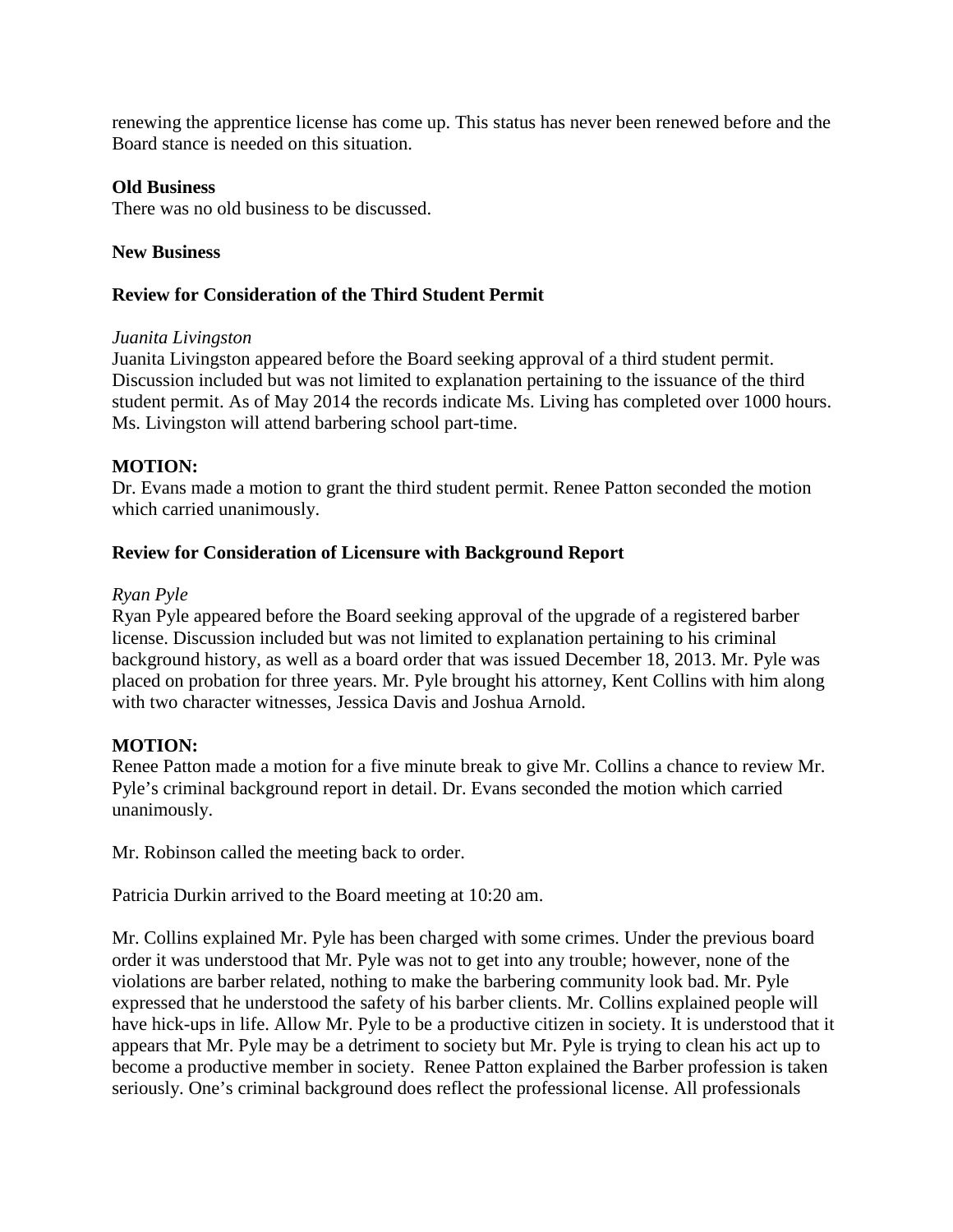have to be held accountable for their actions. Ms. Richardson explained the reasons Mr. Pyle was brought before the Board are due to the court documents Mr. Pyle submitted and those charges are not on his SLED report. Mr. Collins suggested that maybe the Board could recommend that Mr. Pyle should be required to be drug tested. Jessica Davis explained Ryan Pyle has been cutting her hair for the past two years. Since she has been allowing Mr. Pyle to cut her hair he has been nothing but professional, dependable and responsible. Joshua Arnold explained that he knows Ryan Pyle both personally and professionally. Mr. Arnold has referred more people to Mr. Pyle because he has not seen anything other than professionalism from Mr. Pyle. Mr. Pyle expressed his barbering license means everything to him and he takes his barbering profession very seriously. He realized that he has made some mistakes but he has never allowed this to interfere with his profession.

# **MOTION:**

Dr. Evans made a motion to enter into executive session. Renee Patton seconded the motion which carried unanimously.

## **MOTION:**

Dr. Evans made a motion to come back to regular session. Renee Patton seconded the motion which carried unanimously.

During executive session no motions made and no votes were taken.

## **MOTION:**

Dr. Evans made a motion to grant Ryan Pyle an upgraded registered barber license on a provisional basis. Mr. Pyle must immediately provide the resolution of the three pending charges. If the charges are dropped there will be no need for Mr. Pyle to appear before the Board. Mr. Pyle's license will remain on probation until December 31, 2017. If the charges are not dropped Mr. Pyle must appear before the Board. Additionally, Mr. Pyle's license will remain on probation until the charges are dropped. The terms of the probation are: A SLED report must be submitted at Mr. Pyle's own expense at the end of each calendar year and if any new charges occur Mr. Pyle's license will be immediately suspended administratively until Mr. Pyle appears before the Board. Renee Patton seconded the motion which carried unanimously.

### *Stanley Walker*

Stanley Walker appeared before the Board seeking approval of the upgrade of a registered barber license. Discussion included but was not limited to explanation pertaining to his criminal background history and a previous board order which dated back to August 16, 2013. New charges appeared on Stanley Walker's criminal background history from June 18, 2014. Mr. Walker explained he has completed his YOA responsibilities and is no longer on probation or parole. The violation on the SLED report is for being behind on payment of his probation and parole. None of the criminal activities occurred in or near a barber shop or a school. Marcus Walker is a character witness for Stanley Walker.

# **MOTION:**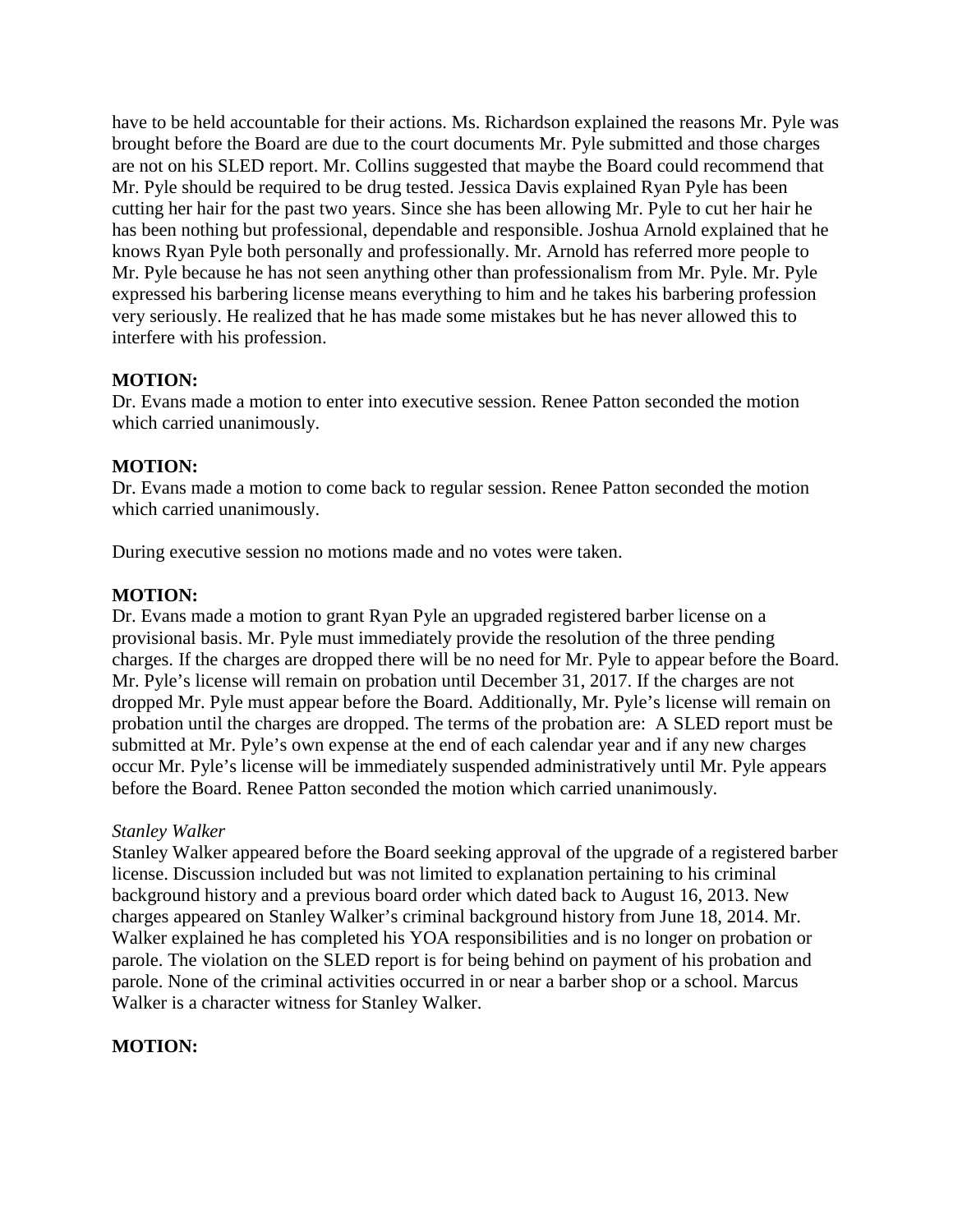Dr. Evans made a motion to grant permission for Stanley Walker to receive the upgrade registered barber license, pending submission of proof of the release of his probation. Renee Patton seconded the motion which carried unanimously.

## *James Proctor*

James Proctor appeared before the Board seeking approval of the registered barber apprentice licensure. Discussion included but was not limited to the explanation pertaining to his criminal background history. Mr. Proctor was released from prison September 2011 and before the prison sentencing Mr. Proctor had an extensive criminal background. Mr. Proctor was released from probation August 13, 2013. None of the criminal activities occurred in or near a barber shop.

# **MOTION:**

Renee Patton made a motion to grant permission for James Proctor to receive a registered barber apprentice license. Dr. Evans seconded the motion which carried unanimously.

### *Martin Williams*

Martin Williams appeared before the Board seeking approval for registered barber licensure. Discussion included but was not limited to the explanation pertaining to his criminal background history. Mr. Williams is currently on probation in Georgia. Mr. Williams has paid his restitution with Georgia. The probation is due to end in August or September 2015. Mr. Williams has a previous Board order and was on a one year probationary period with the Barber Board which was dated from March 6, 2013.

### **MOTION:**

Dr. Evans made a motion to approve registered barber licensure for Martin Williams with a probationary period of one year. A SLED report is required to be submitted to the Board at Mr. Williams' own expense. If any additional charges occur the license will be immediately suspended administratively. Renee Patton seconded the motion which carried unanimously.

### *Corey Floyd*

Corey Floyd appeared before the Board seeking approval master hair care apprentice licensure. Discussion included but was not limited to explanation pertaining to his criminal background history. Mr. Floyd was in prison for 6 years 10 months and was released May 2014. Mr. Floyd is currently on probation for four years. None of the criminal activities occurred in or near a barber shop.

### **MOTION:**

Dr. Evans made a motion to grant Corey Floyd a master hair care apprentice license with a probationary period of five years. An annual SLED report is required to be submitted at Mr. Floyd's own expense. If any additional charges occur the license will be immediately suspended administratively. Renee Patton seconded the motion which carried unanimously.

#### *Nafeesa Stroman*

Nafeesa Stroman appeared before the Board seeking approval for a hair braider registration. Discussion included but was not limited to explanation pertaining to her criminal background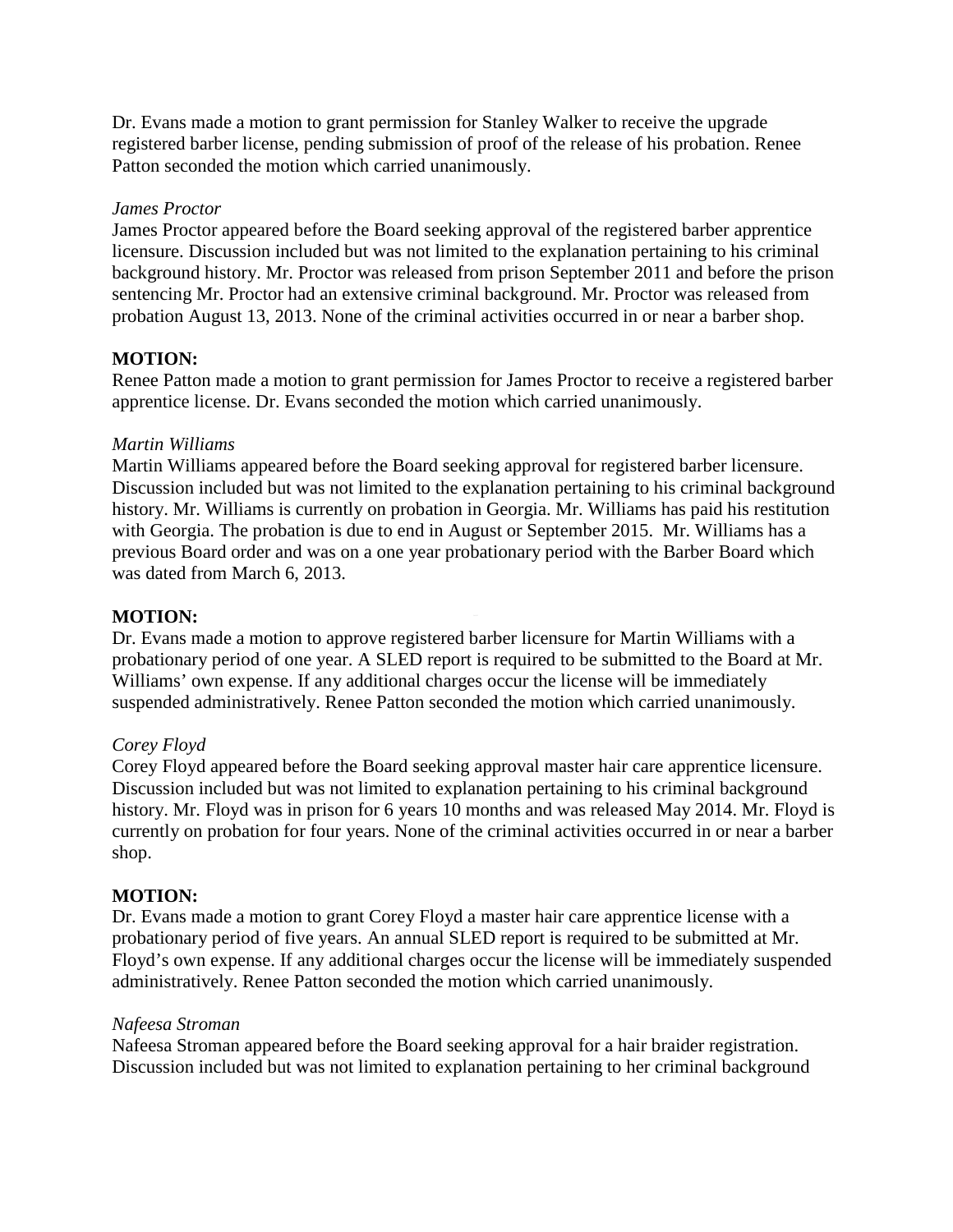history. Ms. Stroman explained the disposition of the accident she was involved in shows that it was not her fault. Ms. Stroman is currently on probation for four years.

## **MOTION:**

Renee Patton made a motion to grant Nafeesa Stroman a hair braider's registration. Dr. Evans seconded the motion which carried unanimously.

## **Review for Consideration of the Hair Braiders' Curriculum**

## *Lisa Burks*

Lisa Burks appeared before the Board seeking approval of a hair braiders' curriculum. Ms. Burks explained that she has condensed her hair braider's training course to six hours as requested by the Board. Ms. Burks also expressed the handbook that she wrote was also condensed to go along with the curriculum. There will be three lecture hours as well as three lab hours.

Mr. Robinson commended Ms. Burks for condensing the curriculum as the Board asked. Mr. Robinson explained he would like to give the Board members a chance to review the curriculum in detail before a decision is made. A decision will be made at least by the next board meeting. The board will be looking to make sure the statutory guidelines are being followed.

## **Review for Consideration of a Barber School Opening**

### *The Technology Center*

Zoraida Harley appeared before the Board seeking approval of opening a barber school. Discussion included but was not limited to explanation pertaining to a barber program opening at The Technology Center. Ms. Harley will be the barber instructor. The kit will be the students responsible; although, if a student is not able to afford the kit the school will provide them. The proposed opening date is for the 2015-2016 school year. The paperwork will be timely submitted and properly completed.

# **MOTION:**

Dr. Evans made a motion for approval of the barber program at The Technology Center pending the inspection of a LLR inspector and a board member. Renee Patton seconded the motion which carried unanimously.

# **Hearings**

# **Derek Martin – BI 6710 and BRB 4832 (case 2014-33 and 2014-35)**

Ms. Perlman explained Mr. Martin has signed the MOA agreeing to all of the allegations. On or about June 20, 2001 Mr. Martin admits he was convicted of carrying an unauthorized weapon. Mr. Martin served 135 months in Federal prison. When Mr. Martin applied for the barber examination he answered no to the conviction question. On August 28, 2014 Mr. Martin admitted to an LLR investigator, Tony Sandoval that he failed to disclose his criminal background. Mr. Martin admits that he has violated South Carolina Code of Law Sections 40-7- 200,  $40-1-110(1)(a)$ ,  $40-1-110(1)(f)$ , and  $40-1-110(1)(h)$ . Mr. Martin has signed the agreement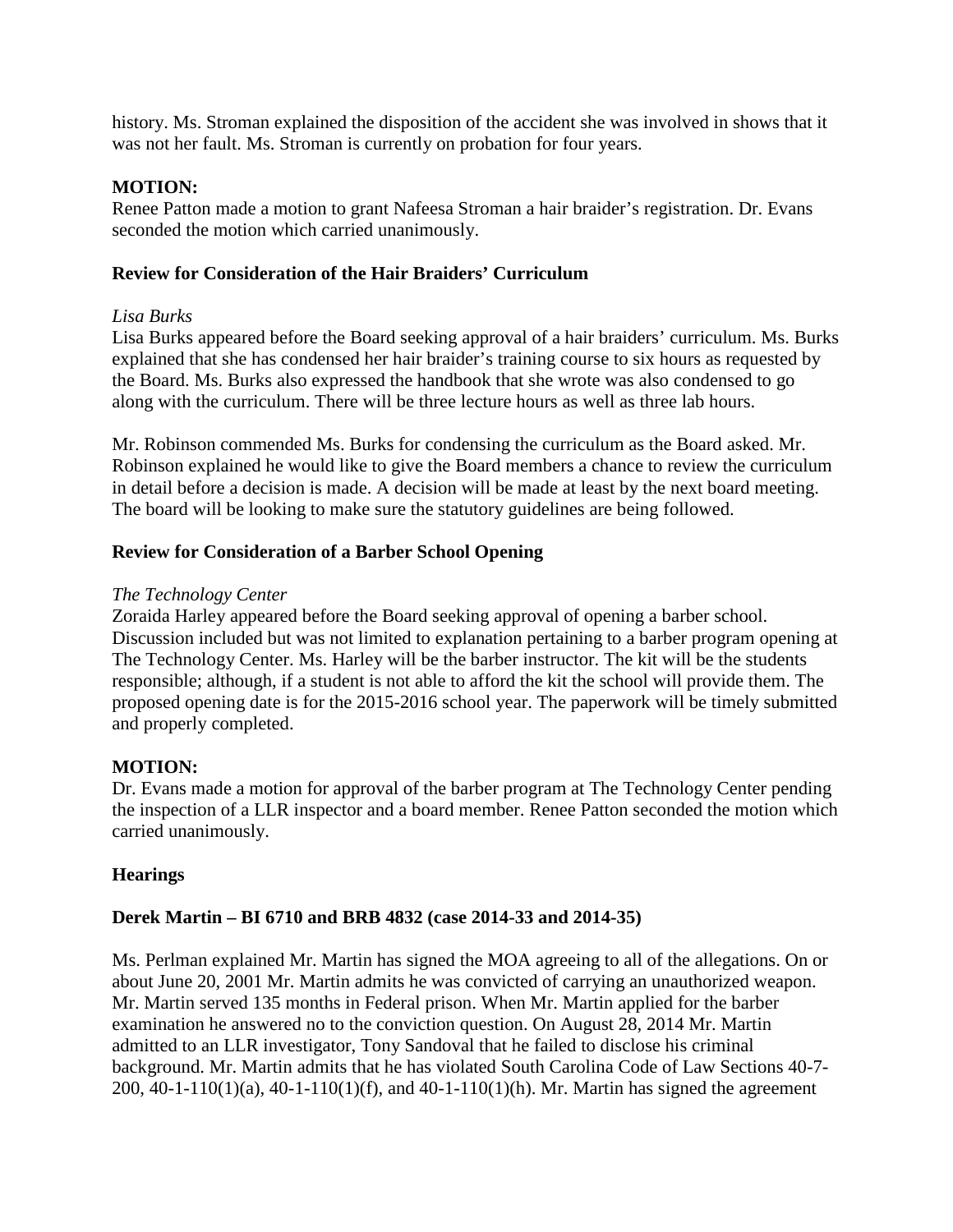and has been very cooperative during this entire investigation. Mr. Martin explained upon his release from prison he reached out to a barber friend of his to ask him to complete the barber examination application for him. Mr. Martin explained he asked how did he answer the conviction question and he was told that information was not disclosed. Once he was released and had not heard anything about the examination Mr. Martin submitted a second application and he also did not disclose any conviction information. He realized it was wrong but he did not do anything to correct it.

## **MOTION:**

Dr. Evans made a motion to enter executive session. Renee Patton seconded the motion which carried unanimously.

## **MOTION:**

Renee Patton made a motion to come back to regular session. Patricia Durkin seconded the motion which carried unanimously.

During executive session no motions were made and no votes were taken.

## **MOTION:**

instruction application. Patricia Durkin seconded the motion which carried unanimously. Renee Patton made a motion to accept the MOA. There will be a public reprimand as the sanction. A fine of \$750 is to be paid within six months of the date of the order. The \$750 fine includes \$250 for the barber license application and \$500 for the falsification of the barber

### **Devine Cuts Barber Shop – BS 15545 (case 2012-34)**

The respondent was not present. Ms. Perlman asked to proceed in his absence. Mr. Robinson ruled to proceed with the case.

During inspections in 2012 and 2013 it was found that barber chairs needed to be repaired. As of 2015 those chairs have been repaired.

Robbie Boland, Chief Inspector explained that the inspection reports are kept in his department. The inspection report conducted by MaryAnn Miller, is no longer working for the inspections unit as of February 23, 2012, is noted that the barber shop has 30-days to repair the worn chairs. Ms. Miller conducted another inspection on March 14, 2012 as a follow-up inspection. The barber shop was found to be in better conditions but the worn chairs were still not repaired. Mr. Boland explained the worn chairs would be in violation of a sanitation issue. On August 15, 2012 Ms. Miller conducted another inspection and the three chairs were unrepaired. October 31, 2012 Ms. Miller conducted another inspection to make sure the three chairs had been repaired. During the inspection it was found that the chairs were still in need of repair. Mr. McNally showed Ms. Miller a receipt where new chairs were ordered. June 2013 another inspection was conducted by SandyLynn Beaty, is no longer employed with LLR, and she reported the worn chairs were still in need of repair. It appears now that Devine Cuts Barber Shop is now in compliance. Ms. Perlman stated Mr. McNally was aware of this sanitation violation. Mr. McNally should have made a more timely repair to the worn chairs. Ms. Perlman asked that the Board fine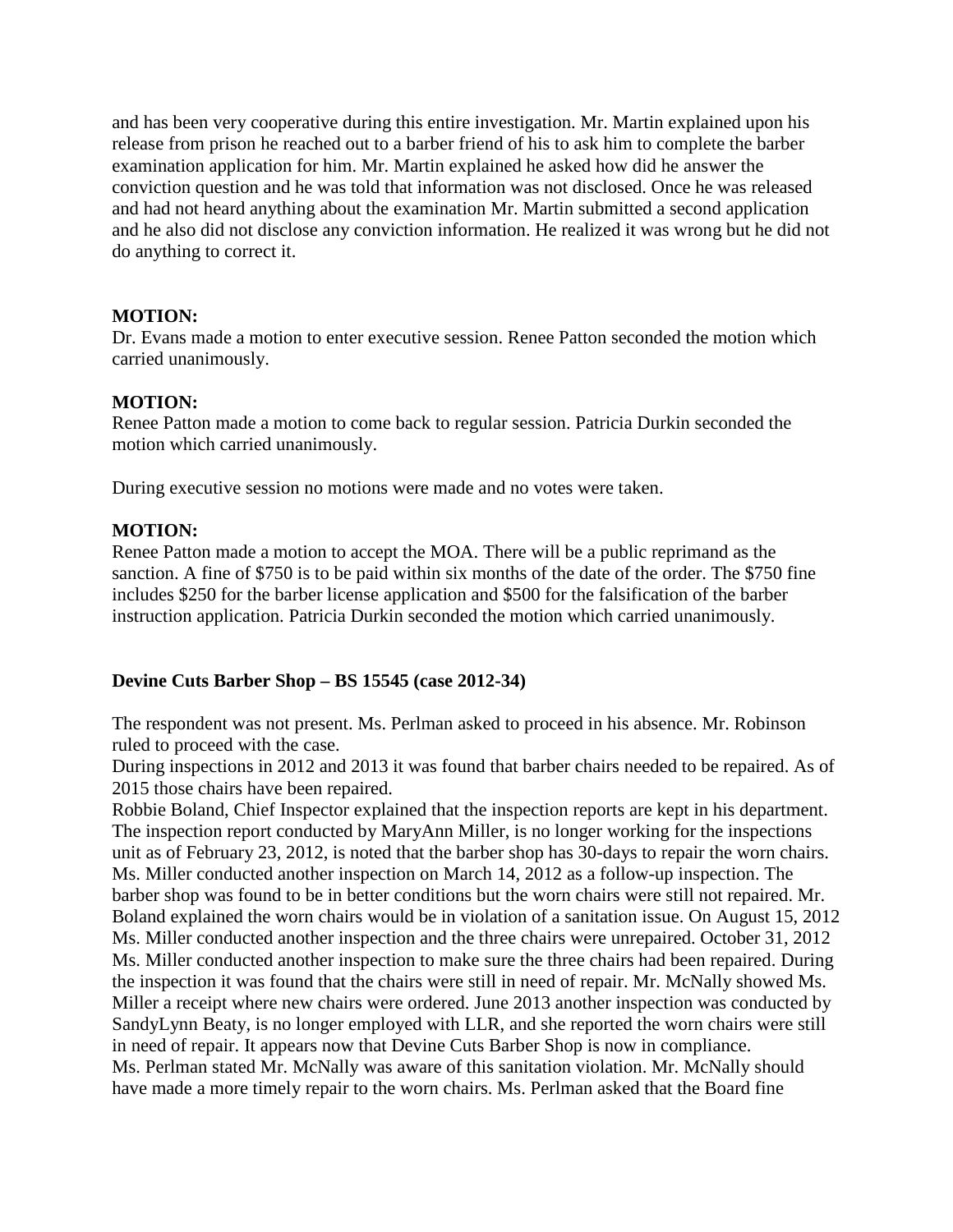Devine Cuts Barber Shop as the Board deemed necessary since as of today it appears that the worn chairs have been repaired.

# **MOTION:**

Patricia Durkin made a motion that the State has proven its case against Devine Cuts Barber Shop. A fine of \$400 is to be paid within 90-days of the order. Dr. Evans seconded the motion which carried unanimously.

# **Lashunda Hunter – BHB 1094 (case 2013-2)**

The respondent was not present. Ms. Perlman asked to proceed in his absence. Mr. Robinson ruled to proceed with the case.

Ms. Hunter has been notified a number of times. None of the regular mail has been returned. The certified mail has been returned. Ms. Perlman explained she has spoken with Ms. Hunter and she is aware of the hearing.

and fine Ms. Hunter according to whatever sanction the Board deemed necessary. Robbie Boland, Chief Inspector was called as the witness due to SandyLynn Beaty being no longer employed with LLR. During an inspection on or about September 13, 2012 at Downtown Beauty Salon it was found that Lashunda Hunter was working outside of her scope of practice. Ms. Hunter was cutting and curling a client's hair. On or about November 16, 2012 a follow-up inspection was conducted and it was found that Ms. Hunter was still working outside the scope of practice of a hair braider because again she was cutting and rolling a client's hair. In closing Ms. Perlman expressed that Ms. Hunter violated South Carolina Code of Law Section 40-7-30

# **MOTION:**

Mr. Robinson made a motion that the State has proven its case against Lashunda Hunter for working outside of the hair braider's scope of practice. A fine of \$250 is to be paid within 60 days of the order. If the fine is not paid within the required timeframe Lashunda Hunter's hair braider's registration will be administratively suspended until the fine is paid. Renee Patton seconded the motion which carried unanimously.

### **Gary Champion – BOJ 71747 (case 2014-24)**

The respondent was not present. Ms. Perlman explained there was a mix up in this investigation and she does not feel that she can proceed and she is asking that this matter be continued. Mr. Robinson granted the continuance.

### **Charlie Brown's Barber Shop – BS 14865 (case 2014-39)**

The respondent was not present. Ms. Perlman asked to proceed in his absence. Mr. Robinson ruled to proceed with the case.

Ms. Perlman explained the notice of hearing was mailed to Charlie Brown and the certificate receipt was returned signed by Charlie Brown. Ms. Perlman received notification the morning of the hearing stating that Mr. Brown would not be in attendance of the hearing and Mr. Brown asked the board for leniency.